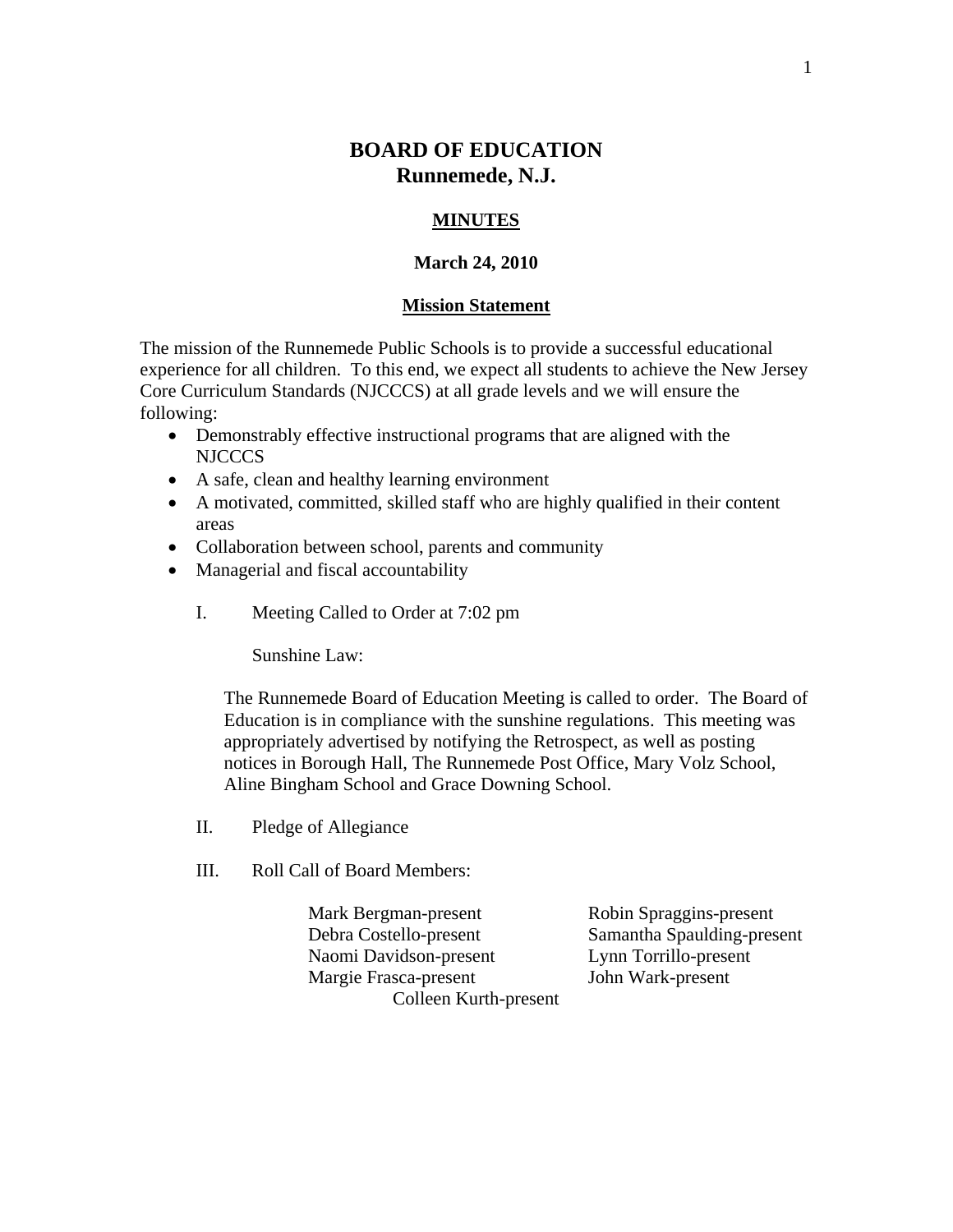Also Present:

Nancy Ward, Superintendent of Schools Kelly Brazelton, Business Administrator/Board Secretary Marie Gallagher, Principal – Downing & Bingham Schools Mark Iannucci, Principal – Mary Volz School Stephen Pili, Assistant Principal – Mary Volz School Janet Fiola, Child Study Team Coordinator Doug McGarry, Supervisor, Buildings & Grounds

A moment of silence for Mr. Jonathan Hinkson who passed away on March 18, 2010.

- IV. Presentations:
	- a. Students of the Month Volz School
- V. Approval of Minutes at 7:08pm

Motion by Mrs. Frasca Seconded by Mr. Bergman

a. Recommend that the Board of Education approve the regular session and executive session minutes of the February 24, 2010 BOE Meeting.

ROLL CALL VOTE: Yes 7 No 0 Abstain 2 (Kurth, Costello) Absent 0

VI. Correspondence *(white)* 

Reply from Bellmawr School District regarding proposal of shared services. (attached)

The approval of the district's request to recalculate excess fund balance, capital reserve, emergency reserve and excess unreserved, undesignated fund balance for State Aid adjustment.

A letter from a student regarding breakfast personnel. (attached)

A letter from the Vice President of Educational Facilities Managers Association, Bud Rutter to Ms. Julie Scully of Triton High School Guidance Department in regard to the \$1,000 scholarship fund to be awarded to a graduating senior.

VII. Open Public Comment none at this time 7:10 p.m.

Notation of Public Comments on Agenda Items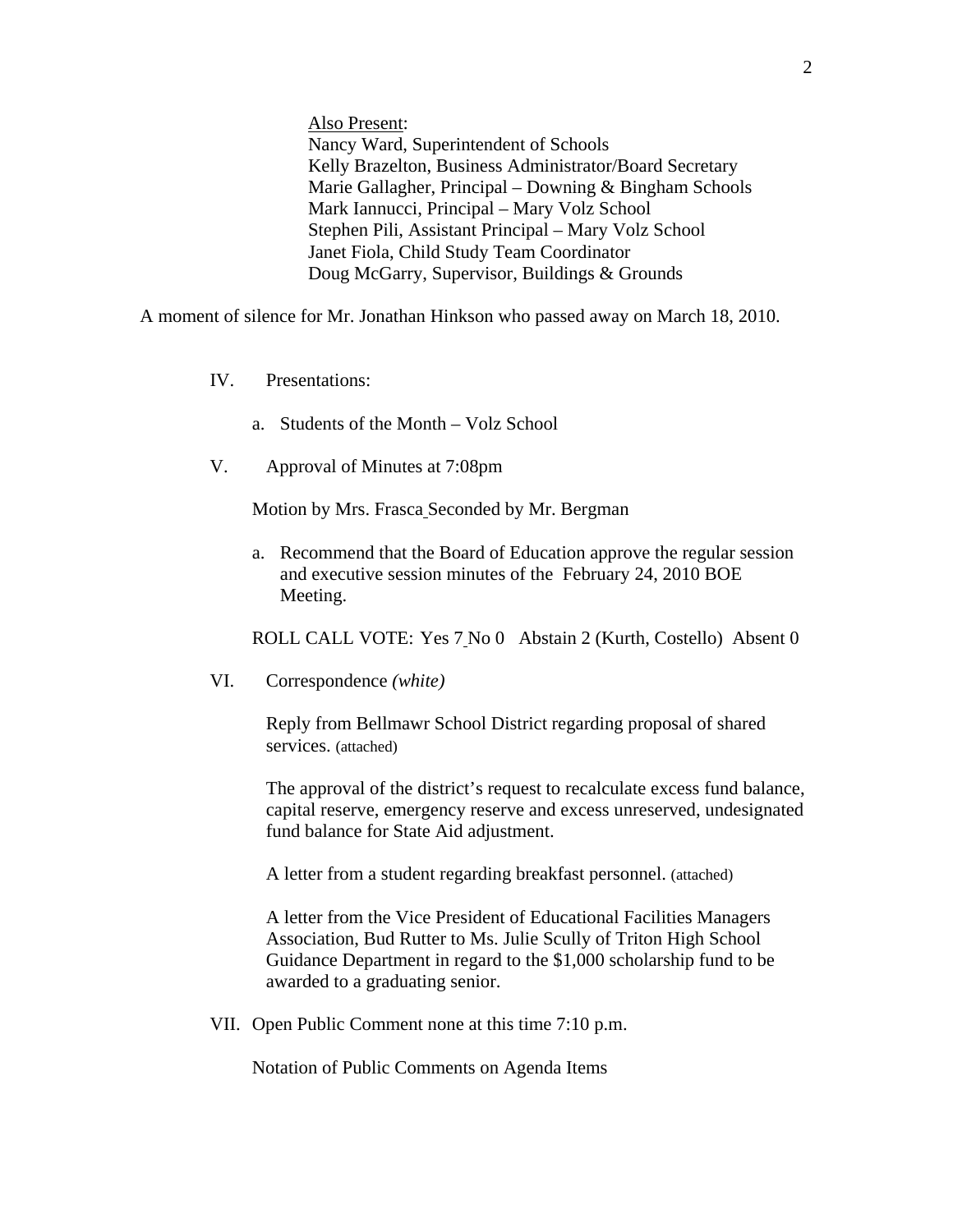The Board President will recognize those individuals in the audience whom wish to comment on any action items on this Agenda. Please respect the following procedures:

- 1. Be recognized by Board President.
- 2. State your full name and address.
- 3. Identify the resolution/item number on which you wish to comment.
- 4. Wait to be recognized before you make your comment. (just before the resolution is voted on)
- 5. Limit your comments to the specific resolution/items.
- 6. Limit your comments to (3) minutes per person.

Mrs. Kurth called an executive session at 7:15 p.m on a motion by Mrs. Frasca seconded by Mrs. Davidson.

Returned to public session at 7:45pm on a motion by Mrs. Frasca seconded by Mrs. Davidson

VIII. Reports *(yellow)* 

- a. Superintendent's Report
- b. Business Administrator's, Buildings & Grounds Report (as attached)
- c. Principal's Report (attached)
- d. Nurses Report (attached)
- e. Special Education Report (see attached)
- f. Committee Reports
	- Camden County Educational Services Commission Report (Costello)-nothing to report
	- NJSBA Report (Davidson)-1.5% towards health benefits
	- Black Horse Pike (Spaulding)-progress
	- Policy/Public Relations-nothing to report
	- Negotiations-met tonight and there was a brief discussion on cost containment.
- IX. Old Business
- X. New Business

## **a. PROPERTY & TRANSPORTATION** *(gold)*

Motion by Mrs. Davidson Seconded by Mrs. Spaulding

Approve the following on the recommendation of the Superintendent: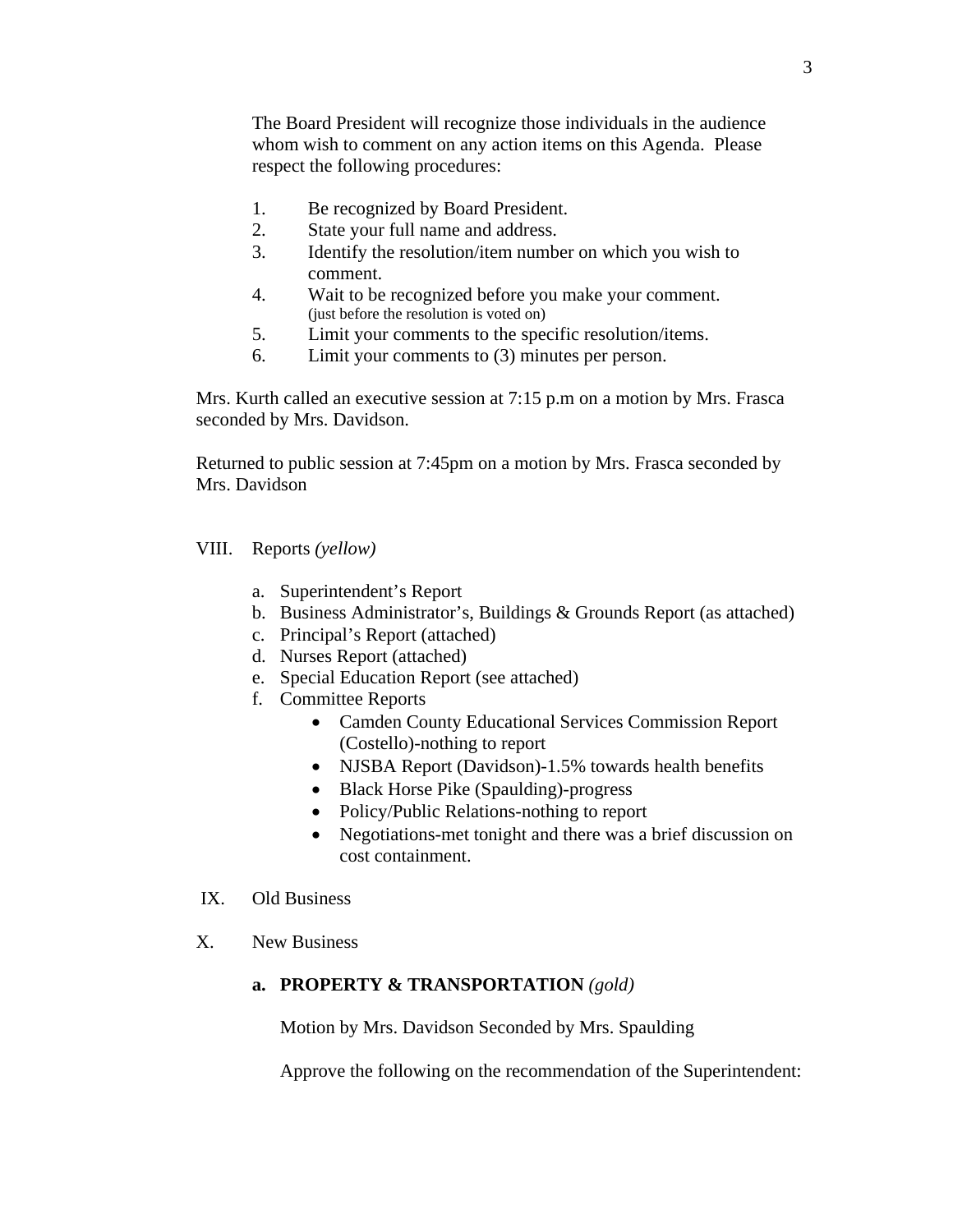- 1. Use of facilities as attached
- 2. Transportation of homeless student by Colonial Cab Company from Collingswood, New Jersey to Mary Volz School. Transportation is *to school only* and will commence March 22, 2010 and end June 30, 2010.
- 3. Written request to sell snacks for soccer on weekends.

ROLL CALL VOTE: Yes 9 No 0 Abstain 0 Absent 0

## **b. PERSONNEL** *(blue)*

Motion by Mrs. Frasca Seconded by Mrs. Spraggins

 Approve the following on the recommendation of the Superintendent:

- 1. Source4Teacher list (March)
- 2. Daniel Siegel Substitute from 3/24/10 through 6/30/10.
- 3. Resignation of Mr. Ronald D'Alfonso, effective March 30, 2010.
- 4. Resignation of Mrs. Louise Jones, effective March 22, 2010.
- 5. Employee #161 Intermittent FMLA effective 3/15/10.
- 6. Employee #197 Intermittent FMLA effective 3/22/10.
- 7. Camden County Student (Field Experience)  $(Spring - 2010)$

| <b>Student</b> | Grade                 | <b>Teacher</b>     |
|----------------|-----------------------|--------------------|
| Blair Barber - | $4th$ Grade Inclusion | Mrs.Kline/Ms. Pray |

- 8. Employee #143 to have extension on FMLA through April 10, 2010.
- 9. Extend the sick leave reimbursement offered to the members of the REA to all full time non-represented staff. This offer will be limited to retirees or early leave as of 6/30/10 only.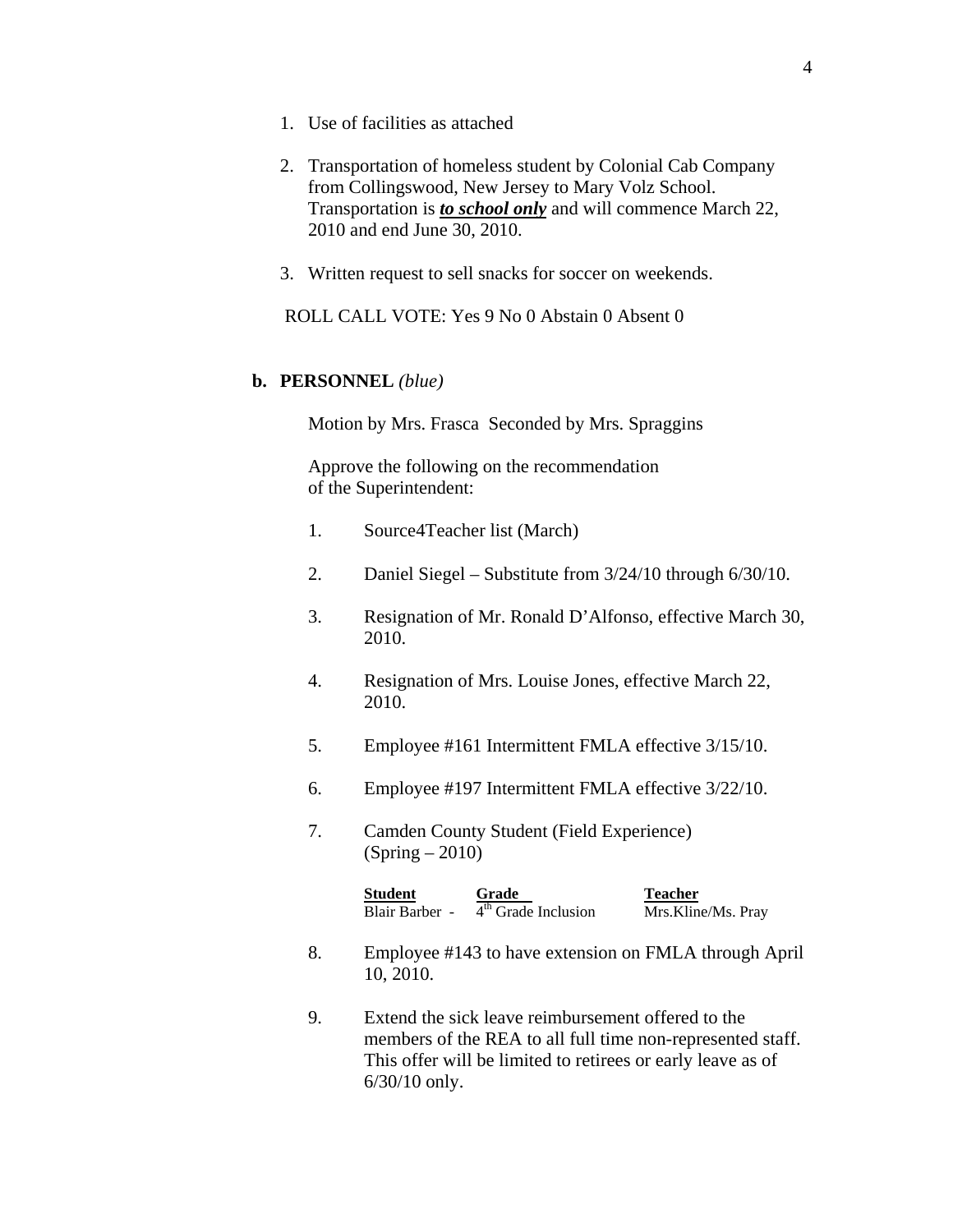## ROLL CALL VOTE: Yes 9 No 0 Abstain 0 Absent 0

## **c**. **FINANCE** *(green)*

Motion by Mrs. Spaulding Seconded by Mrs. Costello

Approve the following on the recommendation of the Superintendent:

1. Recommendation that the Board of Education that as of this date and after review of the secretary's monthly financial report (appropriations section) and upon consultation with the appropriate district officials, that to the best of our knowledge, no major fund balance has been overspent in violation of N.J.A.C. 6:20-2.13(b), and that sufficient funds are available to meet the district's financial obligations as of this date.

> Bills List #1 - \$564,232.27 Bills List #2 - \$358,038.52 (payroll 2/28/10) Bills List #3 - \$379,288.38 (payroll 3/15/10) Bills List #4 - \$22,614.88 Treasurer's Report - Board Secretary's Report - Transfers (as attached) Cash Report

- 2. Professional Development (attached)
- 3. Fundraisers (attached)
- 4. Archway Contract for the 2010-2011 school year.
- 6. Tuition reimbursement: Nancy Bada, Guidance \$2,000.
- 7. Bancroft NeuroHealth tuition contract March 1, 2010 to June 30, 2010 \$15,776.06; one on one aide \$9,842.00.
- 8. Runnemede PTA to host a Morey's Pier Ticket Fundraiser from April 1 to April 30, 2010.
- 9. Mr. Shawn Clancy to collect donations for The Memorial Plaza in New York City from March 26, 2010 to April 15, 2010. Mr. Clancy has headed the event the last few years. He has helped raise over \$1,500 to help in the construction of the plaza to honor those who lost their lives in the terrorist attacks in 1993 and 2001.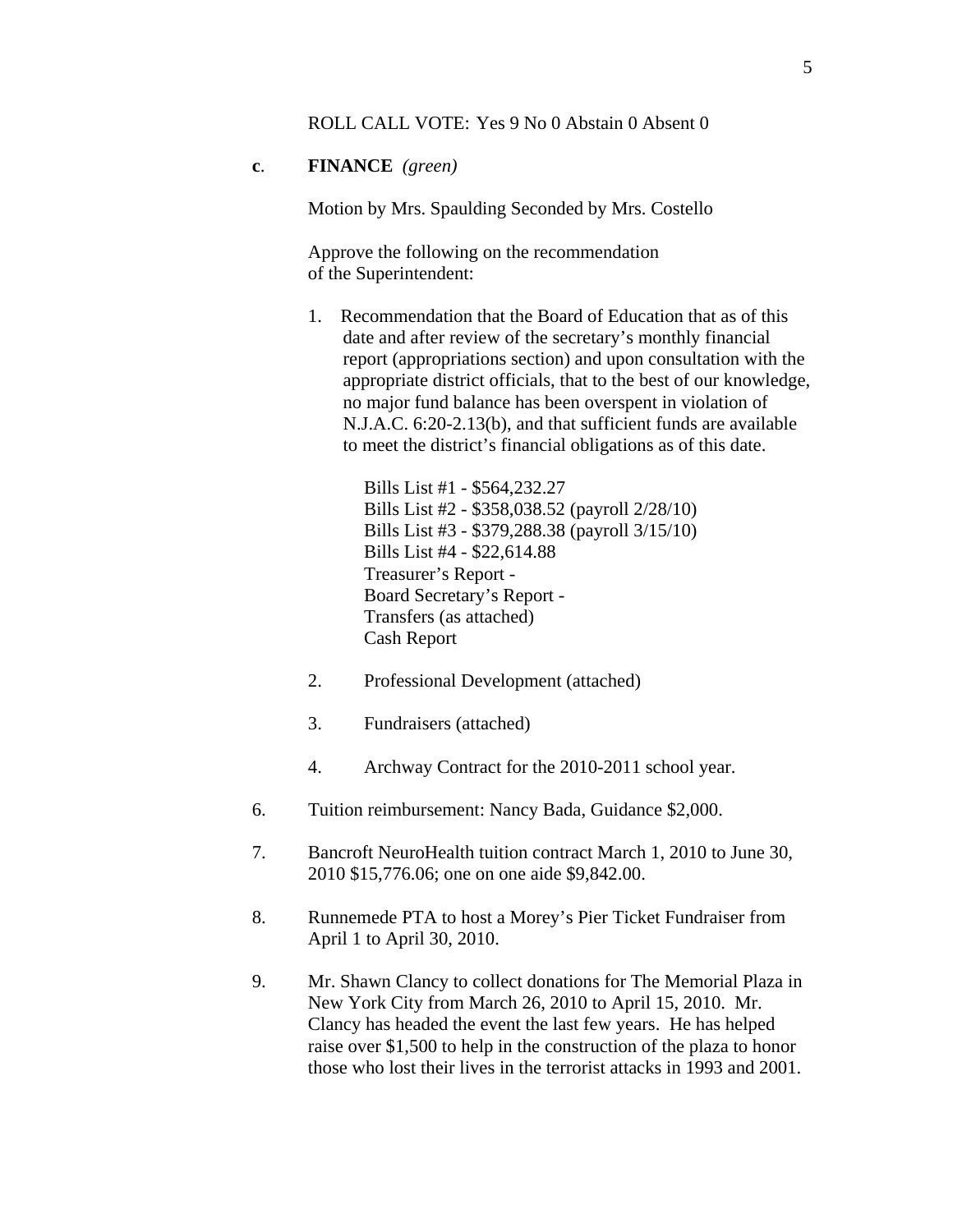We appreciate all Mr. Clancy's efforts in running this event again this year.

- 10. Uno Chicago Grill Adopt-A-School Program. This fundraising opportunity will help raise money for our student activities. It will also allow the restaurant to provide gift certificates for contests and free food for special events.
- 11. Juvenile Diabetes Research Foundation Event. (attached)
- 11. RESOLUTION Suspension of 2010 School Budget Elections
- 12. RESOLUTION Restoration of 2009-2010 State School Aid Cuts

Items  $1-12$ :

ROLL CALL VOTE: Yes 9 No 0 Abstain 0 Absent 0

#### **Item 13 delayed until after executive session**

13. Submission of the proposed 2010-2011 School District Budget.

ROLL CALL VOTE: Yes 9 No 0 Abstain 0 Absent 0

# **d. CURRICULUM** *(pink)*

Motion by Mrs. Spraggins Seconded by Mrs. Costello

Approve the following on the recommendation of the Superintendent:

- 1. Technology Plan 2010-2013.
- 2. District Professional Development Plan 2010-2011.
- 3. Middle School Band & Choir field trip to Great Adventure on 05/14/10
- 4. Challenge Group  $(6^{th} 8^{th})$  grade) field trip to Camden County Municipal Utilities Authority and Trash to Steam Plant on 05/25/10
- 5. Preschool field trip to Adventure Aquarium on 05/17/10
- 6. Camden County Animal Shelter would like to provide a Free assembly on animal safety and cruelty on April 14, 2010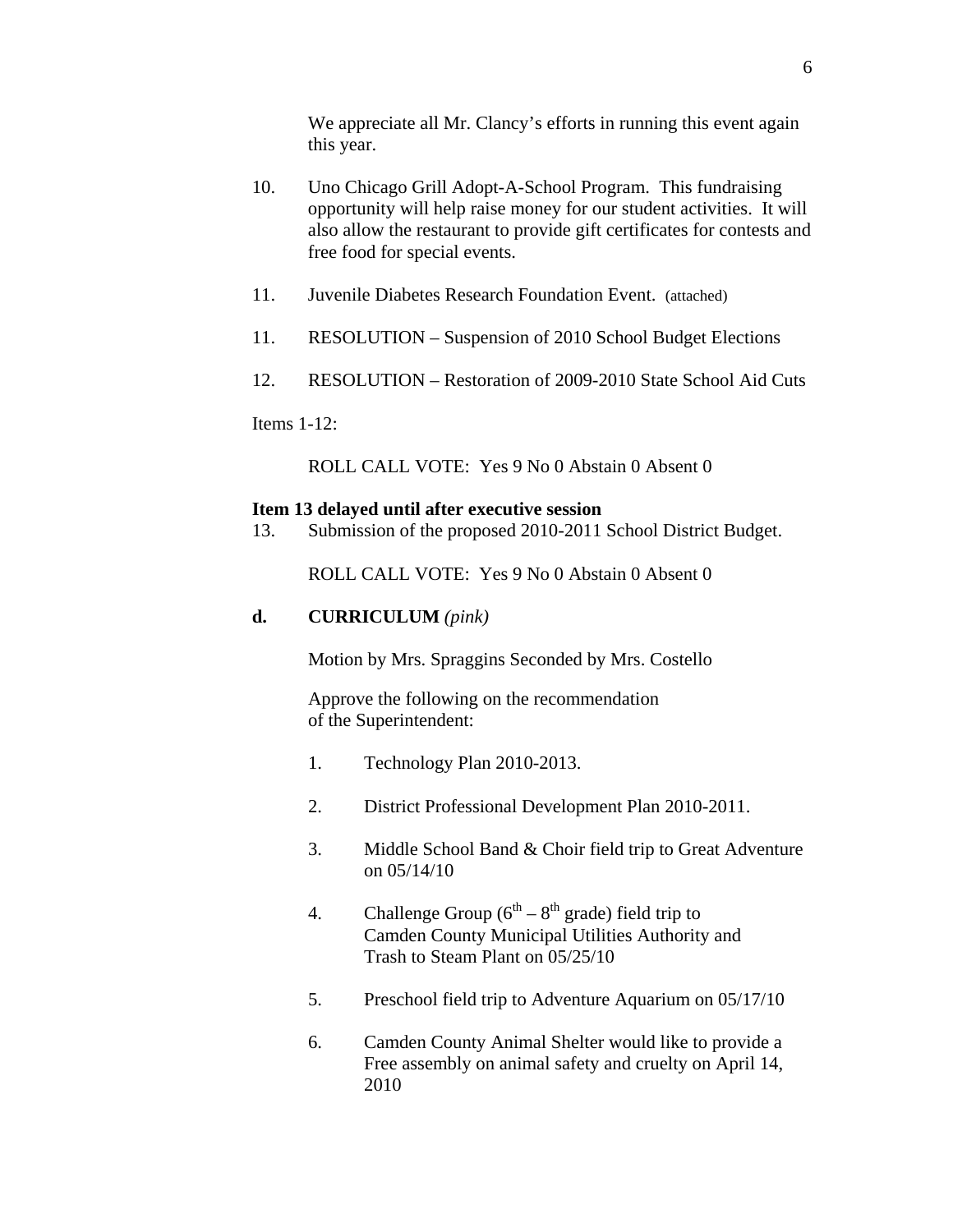# **Item # 1 Technology Plan 2010-2013 tabled until a later date when completed.**

ROLL CALL VOTE: Yes 9 No 0 Abstain 0 Absent 0

# **e. POLICIES/PUBLIC RELATIONS** *(purple)*

Motion by Mrs. Spraggins Seconded by Mrs. Costello

Approve the following on the recommendation of the Superintendent:

- 1. Policy Regulation **#7510 (revised)** Use of Facility (Fee Structure) (attached)
- 2. Revised 2009-10 School Calendar (due to snow days)

ROLL CALL VOTE: Yes 9 No 0 Abstain 0 Absent 0

I. Public Comments (on any item) at 8:10 p.m. Audience Recognition and Public Comment

> The public is reminded that all public complaints against a district employee must be made through a specific grievance process.

A description of this process may be found in BOE policy (File Code 1312). This policy is available upon request in the office of the Board Secretary.

Any individual naming an employee in a complaint before the Board of Education, without the employee's permission, could be cited for violating that employee's civil and contractual rights.

Mrs. Ginnie Betteridge- 837 Detmar Terrace- asked whether item #13 will be discussed after the next executive session.

Mrs. Betty Koskinas of Singley Avenue asked whether a descision on privatizing custodial staff will be made tonight.

Ms. Panzarella- 12 S. Oakland Avenue- Has the issue of the bus at Bingham been corrected.

Mrs. Brazelton responded and said a phone call was made to First Student, they indicated they would change the way the bus driver left the area.

Mr. Joe Lepresti of 520 Singley Avenue- asked about Privatization of custodial workers.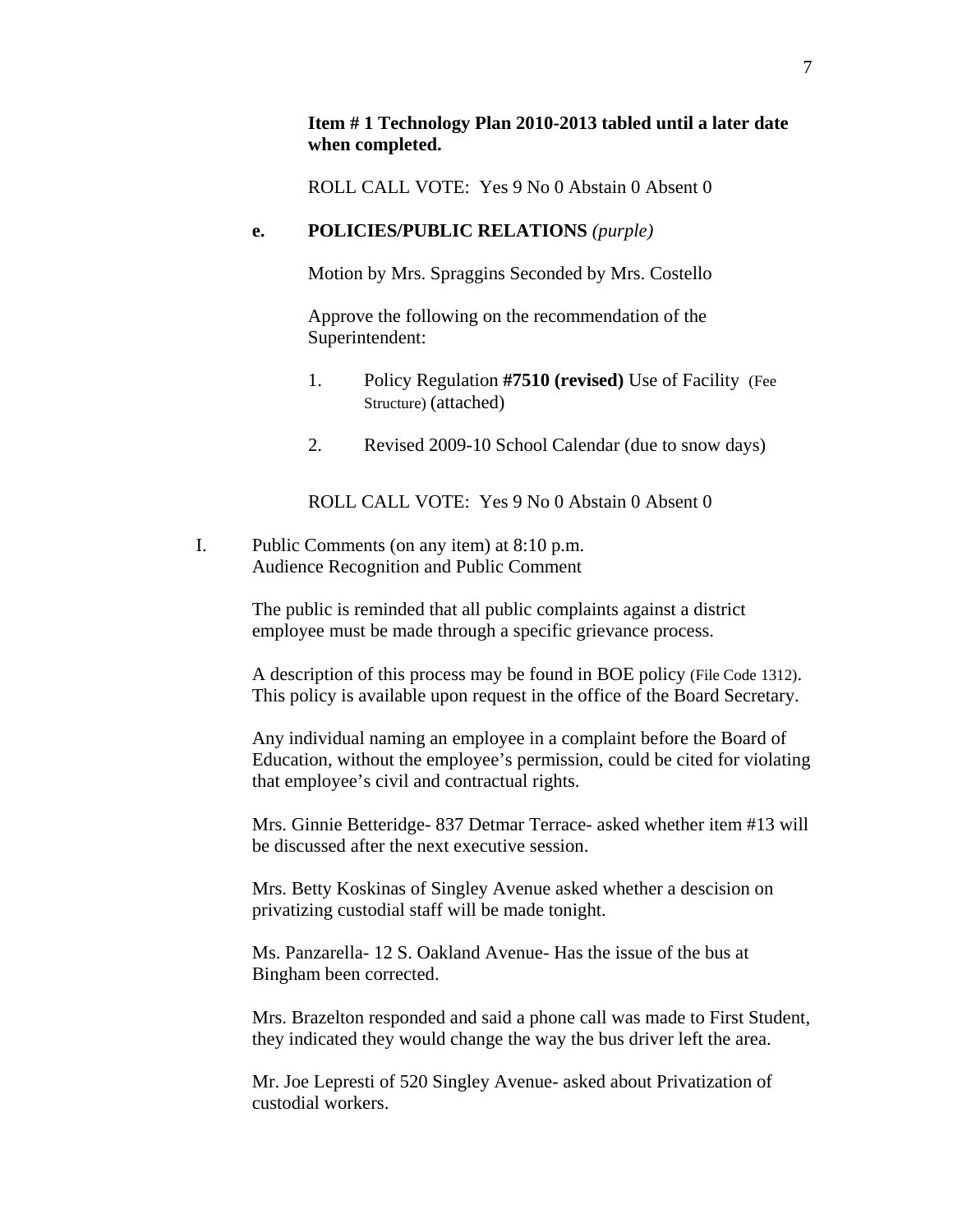Mrs. Ward indicated that Mrs. Brazelton had contacted several different organization including Edvocate and Aramark for quotes on this issue.

XII. Executive Session to discuss student matters, personnel, contractual and legal matters at 8:20 p.m.

Motion by Mrs. Costello Seconded by Mrs. Spraggins

Resolved that pursuant to Section 8 of the Public Meetings Act, the public shall be excluded from that portion of the meeting involving the discussion of personnel, legal and contractual matters. Further resolved that discussion of such subject matters discussed in Executive Session can be disclosed to public, upon official action, if any, at the conclusion of the executive session, or at a public session at some later date.

ROLL CALL VOTE: Yes 9 No 0 Abstain 0 Absent 0

XII. Return to Public Session at 9:15 p.m.

Motion by Mrs. Frasca Seconded by Mr. Wark

ROLL CALL VOTE: Yes 9 No 0 Abstain 0 Absent 0

Item # 13 (Finance): Submission of the proposed 2010-2011 School District Budget.

On a motion by Mrs. Spaulding seconded by Mr. Bergman the submission of the 2010-2011 proposed budget was approved. The budget represents a \$36.27 increase on an average home valued at \$100,000

ROLL CALL VOTE: Yes 9 No 0 Abstain 0 Absent 0

Mrs. Kurth read the following:

The following items were not cut from the budget at this time:

½ day Kindergarten School Nurses All extra curricular/athletics Administrative Positions More staff members Privatization of custodial services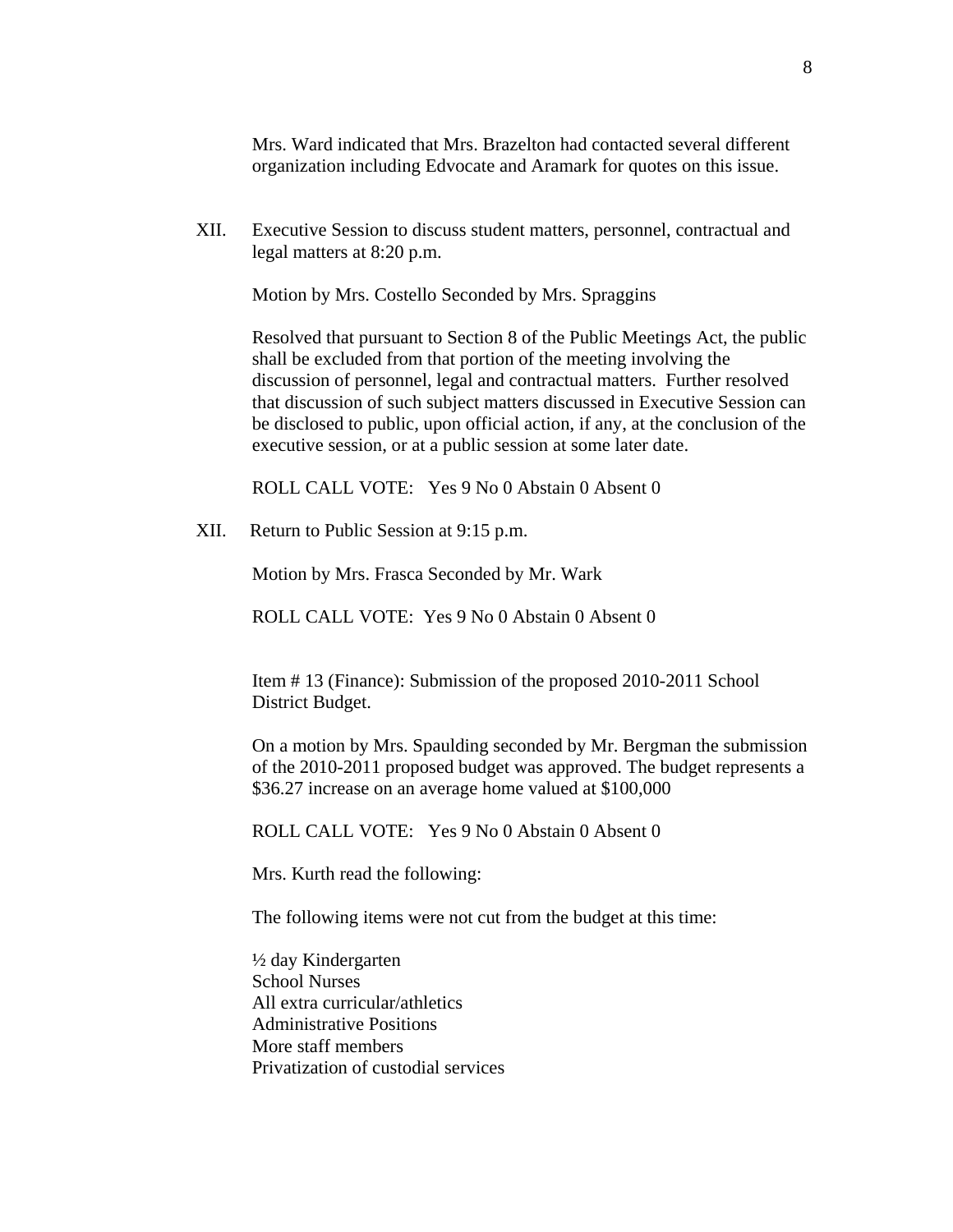The following additional items were cut from the budget at this time:

7 teaching positions 1 Guidance Counselor 1 additional custodial/maintenance position  $\frac{1}{2}$  technology position Gifted and Talented Programs Other administrative lines were reduced.

Mrs. Spaulding addressed the crowd: If the budget fails these items may be cut from the budget. In essence we need your help to pass this budget in order for no other cuts to be made.

At this time members of the public were allowed to speak:

Mrs. Pat Wilson-201 Schubert Avenue- This sounds excellent the budget appears to be fiscally sound and can be supported in our community.

Mrs. Tracey Hummel- 675 Hirsch Avenue- Thanks the board members for putting back ½ day kindergarten at this time. If the budget passes is full day kindergarten still in the budget.

Mrs. Ward responded yes.

Mrs. Tara Root-36 N. Rowand Avenue- asked if all the Nurses were in the budget at this time. Mrs. Root explained that her children are diabetic and having trained professionals there keeps her kids in school and out of danger.

Mrs. Ward responded yes.

Mrs. Lynn Hambrose-75 N. Oakland Avenue- Thanked the board.

Mrs. Frank Koch- 2247 Simon Street Philadelphia PA- Thanked the board.

Mrs. Ginny Betteridge- 837 Detmar Terrace- wanted to know when the teacher's contract was up and how will the 1.5% contribution be put into the budget.

Mrs. Brazelton responded that the current contract ends June 30, 2010 for teachers and June 30, 2011 for administrators (principals). Mrs. Brazelton said that the 1.5% was already figured in the budget against the health benefits line item as directed by the county office to do so before budgets were handed in.